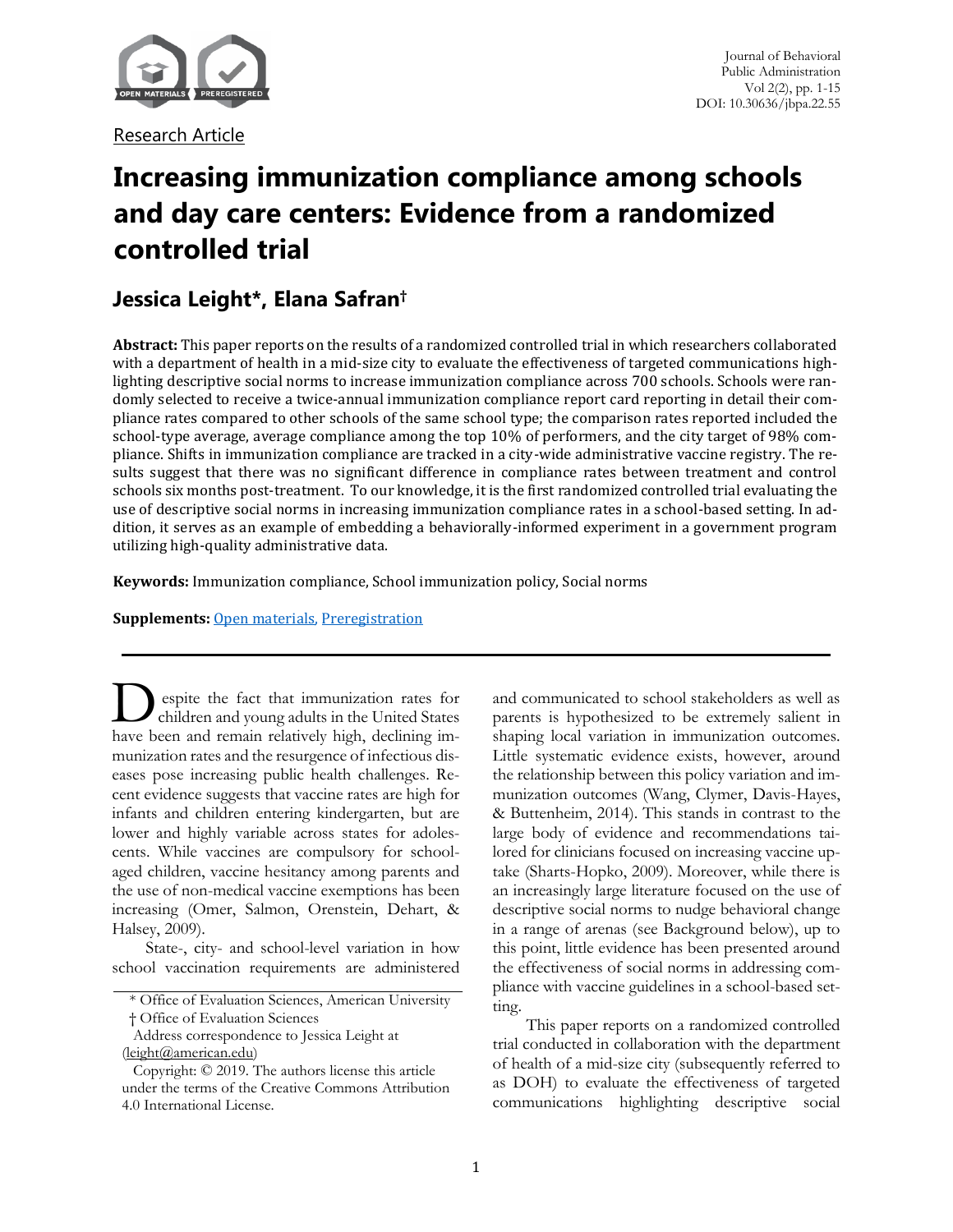norms and designed to increase immunization compliance across 700 schools and day care centers. (For concision, we will henceforth refer to all educational sites in the evaluation, including day care centers, simply as schools.) Immunization compliance in this context is defined as the percentage of enrolled students reporting completion of all required vaccines for their age, or the documentation of an appropriate exemption under local law.

The evaluation included the full universe of schools in the city, and randomly selected half to receive a twice-annual immunization report card directed to the school leader (principal or day care director), reporting in detail the school's immunization compliance rates compared to other schools of the same school type (day care, elementary, middle, and high).

More specifically, the report card provided information about three social norms: descriptive information about average compliance and average compliance among the top 10% for the school category, and injunctive information conveyed in a star rating for the school's performance. In addition, the report card provided information about action steps school leaders could take to increase compliance rates, and a detailed list of the school's compliance rates for each required vaccine compared to the city target of 98% compliance. The vaccines listed are: diphtheria, DTaP, HPV, hepatitis A, hepatitis B, haemophilus influenzae type B, Hib-MenCY-TT, polio, MMR, measles, meningococcal, mumps, pneumococcal conjugate 7, pneumococcal conjugate 13, rubella, tetanus-diphtheria, Tdap, and varicella.

In order to evaluate the effects of the intervention, school-level immunization compliance rates were tracked over the year using the comprehensive city-level immunization registry, the Immunization Information System (IIS). The primary empirical specification then simply compares estimated compliance rates across the two experimental arms. The results suggest that the intervention did not lead to any statistically significant increases in immunization compliance. The coefficients of interest are small in magnitude, and allow us to rule out an increase in compliance larger than 2.8 percentage points, relative to an average compliance rate of 76%. There is similarly no evidence of heterogeneous effects for different school types, or different types of vaccines.

The observed null effect of the treatment suggests that the use of the report cards was not sufficient to generate significant shifts in immunization compliance. There are several potential channels that would be consistent with this pattern. School officials may not view immunization compliance rates as an important or salient objective; they may be poorly incentivized to enhance immunization rates, even if they view it as a meaningful objective; or they may lack appropriate levers to shift parental and household behavior around immunizations.

This project seeks to make a number of contributions to the literature. To our knowledge, it is the first randomized controlled trial evaluating the use of descriptive social norms in increasing immunization compliance rates in a school-based setting. In addition, it serves as an example of embedding a behaviorally-informed experiment in a government program: it included a large sample of schools (the full universe of schools in the collaborating jurisdiction), benefited from a close collaboration with the responsible health authorities, and utilized a high-quality administrative registry (rather than self-reports) to track immunization outcomes. The results suggest that further exploring the potential of targeted communications using social norms may be a valuable strategy for health policymakers.

From a public health perspective, this paper also joins a growing literature that argues that declining vaccine rates and increasing vaccine hesitancy pose a challenge that is not easily targeted by traditional communication strategies. A recent review notes that there is limited literature on evidence-based tools to target vaccine hesitancy, and more well-informed strategies at the community level are needed (McClure, Cataldi, & O'Leary, 2017). This project contributes by evaluating one communication method that targets a novel community entry point for vaccine-related interventions: schools and day care centers.

### **Background on Social Norms**

The existing literature provides substantial evidence of the relevance of social norms for immunization decisions made by parents for their children and adolescents. Qualitative and quantitative evidence suggests a perception that immunization as a social norm is positively associated with the decision to vaccinate (Sturm, Mays, & Zimet, 2005; Daley, Crane, Chandramouli, Beaty, Barrow, Allred, Berman, & Kempe, 2006, Oraby, Thampi, & Bauch, 2014), and this is especially relevant for some parents who rely primarily on general social norms in vaccine decision-making (Brunson, 2013). Attitudes and beliefs around vaccine safety concerns have been found to contribute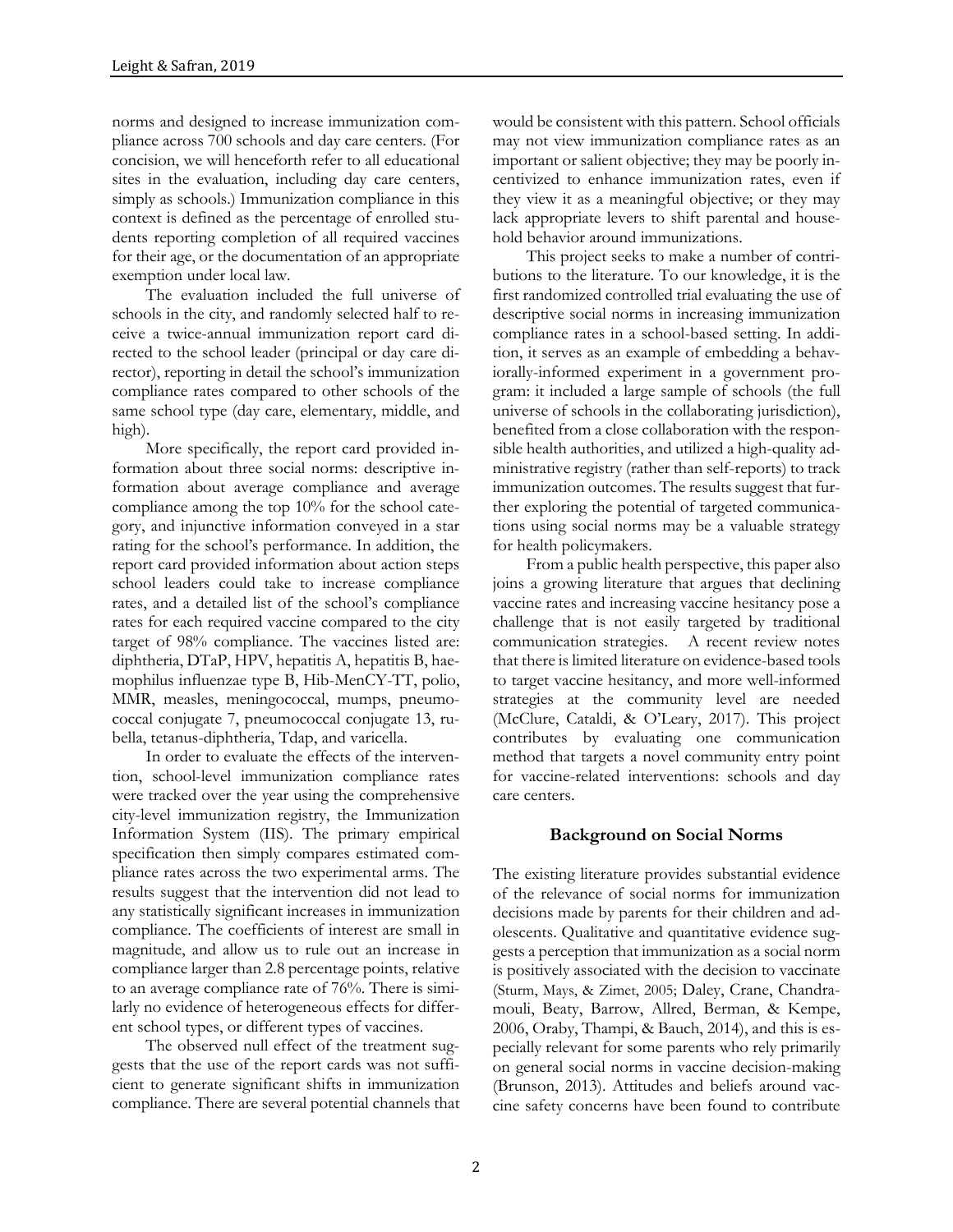substantially to underimmunization (Gust, Strine, Maurice, Smith, Yusuf, Wil-kinson, Batta, Wright, & Schwartz, 2004). The positive effect of physician recommendations on immunization uptake has also been interpreted as evidence that vaccination interventions would benefit from enhancing social norms (Gargano, Herbert, Painter, Sales, Morfaw, Rask, Murray, DiClimente, & Hughes, 2013).

By contrast, there is very limited literature around the use of report card interventions seeking to deploy social norms to enhance immunization behavior. While immunization report cards have been used for schools in Oregon and Washington State, for parents in Oregon, and for county Departments of Health in Michigan, their use has not been evaluated.<sup>1</sup> Report cards on immunization rates were distributed to health practices in northern Manhattan as part of a broader intervention targeting zero to threeyear old immunization rates in the area, and quasiexperimental analysis suggests that the intervention was successful in increasing immunization rates (Findley, 2003). For adult immunizations, healthcare providers who received feedback that compared their performance to top physicians increased flu vaccination rates from 40% to 58% (Kiefe, Allison, Williams, Person, Weaver, & Weissman, 2001).

A broad literature in other domains suggests that report cards or other interventions utilizing descriptive social norms can be effective in stimulating behavioral change: for example, social norms can be effective in stimulating more efficient energy use (Alcott, 2011, Ayers, 2013), reducing college-age drinking (Lewis & Neighbors, 2006), increasing rates of voter participation (Gerber & Rogers, 2007), and increasing compliance with environmental regulations (Cialdini, 2007).

In education, school-level report cards are becoming increasingly common signals of academic quality within state-level accountability systems. Scholars have connected these school-level report cards to gains in mathematics performance (Carnoy & Loeb, 2002), increases in voluntary or private contributions to schools (Figlio & Kenny, 2009), college going behaviors (Deming, Cohodes, Jennings, & Jencks, 2016), and the mobility of students and teachers (Clotfelter, Ladd, Vigdor, & Diaz, 2004). However, while school accountability systems do induce school leaders to take new actions in line with the goals that are being measured (Ladd & Zelli, 2002), existing evidence generally suggests that enhanced program outcomes are due to the incentives and sanctions built into many school accountability systems, rather than report cards alone (Hanushek & Raymond, 2004).

#### **Context**

This evaluation was conducted as a collaboration between the Office of Evaluation Sciences (an interdisciplinary team in the U.S. General Services Administration that translates evidence-based insights into concrete recommendations for how to improve government and tests to learn what works), and the immunization program in the department of health in a mid-size city. The collaborating department of health (DOH) has responsibility for overseeing immunization compliance rates within all educational institutions in the city, including day care centers and elementary, middle, and high schools (public, private, parochial, and charter).

City law requires all students enrolled in any educational institution to provide evidence that they have received all required immunizations, or provide documentation of a medical or religious exemption. Students in grades 6-12 are additionally required to provide documentation of receipt of the human papillomavirus (HPV) vaccine, or submit an opt-out form each year. The DOH also administers the city Immunization Information System (IIS), a registry that stores immunization records for children and adults in the city, tracks immunization compliance, and provides immunization data and reports.

Relative to national averages reported by the CDC, the city performs relatively poorly on vaccination rates for infants and students entering kindergarten (CDC 2018a, 2018b). However, vaccination rates for adolescents 13-17 are generally higher than the national average, particularly for HPV; nationwide averages for female and male adolescents who have received at least one HPV shot are 60.0% and 41.7%, respectively (Reagan-Steiner, 2015). (While this data is illustrative in comparing the city to national averages, it should be noted that it does not take into account requested exemptions, and thus is not directly comparable to the city's own internal measure of immunization compliance.)

Prior to this evaluation, all educational institutions received weekly automated email updates generated by the IIS, reporting overall compliance for the school; these updates were sent to the immunization point-of-contact, generally the school nurse for elementary, middle, and high schools, or the director for day care centers. The DOH uses two injunctive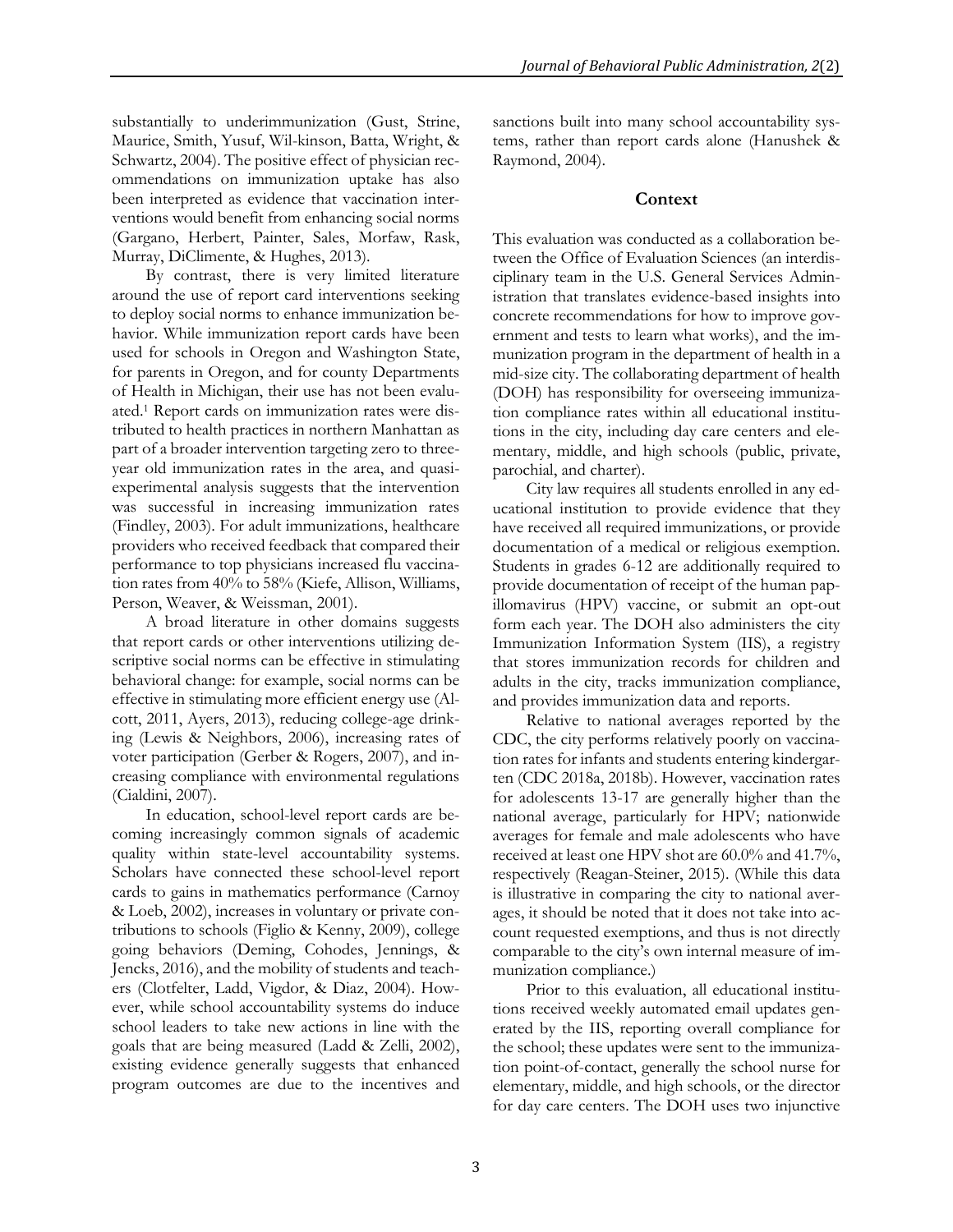|          |         | Baseline       |                    |         | Midline     |                    |         | Endline     |            |  |
|----------|---------|----------------|--------------------|---------|-------------|--------------------|---------|-------------|------------|--|
|          |         | (October 2017) |                    |         | (Apri 2018) |                    |         | (July 2018) |            |  |
| School   | Num. of | Mean           | Top $10\%$ Num. of |         | Mean        | Top $10\%$ Num. of |         | Mean        | Top $10\%$ |  |
| type     | schools |                |                    | schools |             |                    | schools |             |            |  |
| Day care | 396     | 83.5           | 100.0              | 385     | 79.7        | 100.0              | 424     | 80.1        | 100        |  |
| Elem.    | 126     | 81.6           | 90.4               | 123     | 83.0        | 93.3               | 126     | 83.2        | 94         |  |
| Middle   | 46      | 67.5           | 82.7               | 37      | 63.7        | 85.9               | 46      | 58.2        | 78.5       |  |
| High     | 37      | 60.3           | 79.0               | 46      | 62.1        | 83.1               | 37      | 60.7        | 74.7       |  |
| Other    | 95      | 66.0           | 85.8               | 97      | 68.9        | 89.1               | 96      | 66.2        | 86.3       |  |
| All      | 700     | 82.7           | 99.5               | 688     | 76.8        | 97.2               | 729     | 76.2        | 97.0       |  |

**Table 1 Summary Statistics for Immunization Compliance at Baseline, Midline, and Endline (all schools reporting)**

Notes: This table reports statistics by school type in the baseline and endline sample, including the number of schools, the mean compliance rate, and the mean compliance rate within the top 10% of high-performing schools. The sample is smaller for the midline data due to an error in the contemporaneous data request in which some schools were reported as zero enrollment.

norms to motivate compliance: first, the city has set a target of 98% immunization compliance for every school in the city. Second, to signify approval of immunization compliance at different compliance levels, each school is also assigned an immunization star rating of one to five stars, coded as follows: one star corresponds to zero compliance; two stars corresponds to compliance between zero and 75%; three stars corresponds to compliance between 75% and 90%; four stars corresponds to compliance between 90% and 98%; and five star schools have met or exceeded the 98% compliance rate. While DOH staff were also available to interact with school staff and immunization points of contact with questions about immunization policy on an ongoing basis, there was no other form of targeted communication around immunization directed to schools.

For the purpose of this intervention, immunization compliance rates at the school level were measured in October 2017, immediately prior to the rollout of the intervention. At this point, the DOH supervised a universe of 700 educational schools including 396 day care centers, 126 elementary schools, 37 middle schools, 46 high schools, and 95 schools classified for the purposes of this evaluation as "other" given that they included a range of grade levels spanning multiple school types. (For example, a school including students from grades six to twelve served by a single principal and a single immunization point-of-contact would be classified in the "other" category.)

Average immunization compliance rates as well as the compliance rates among the top 10% of schools for each school type are reported in Table 1. These summary statistics are reported for baseline (October 2017), midline (April 2018) and endline (July 2018), and are calculated including all schools for which compliance rates are reported in each data wave. In other words, the calculation is not restricted to the subsample of schools that can be matched across waves.

Compliance rates are highest for day care centers and elementary schools; the lower mean compliance rates for middle, high, and other schools primarily reflects much lower compliance rates for the HPV vaccine. The HPV vaccine became mandatory for female students in the city as of 2009 and for male students as of 2014, though parents may also comply with the requirement by submitting an opt-out form. It is also evident that in aggregate, vaccine compliance rates were roughly stable over the year, though they declined sharply for middle schools.

#### **Experimental Design**

In order to facilitate more rapid progress toward the target immunization compliance rates, DOH and the research team collaborated to design a report card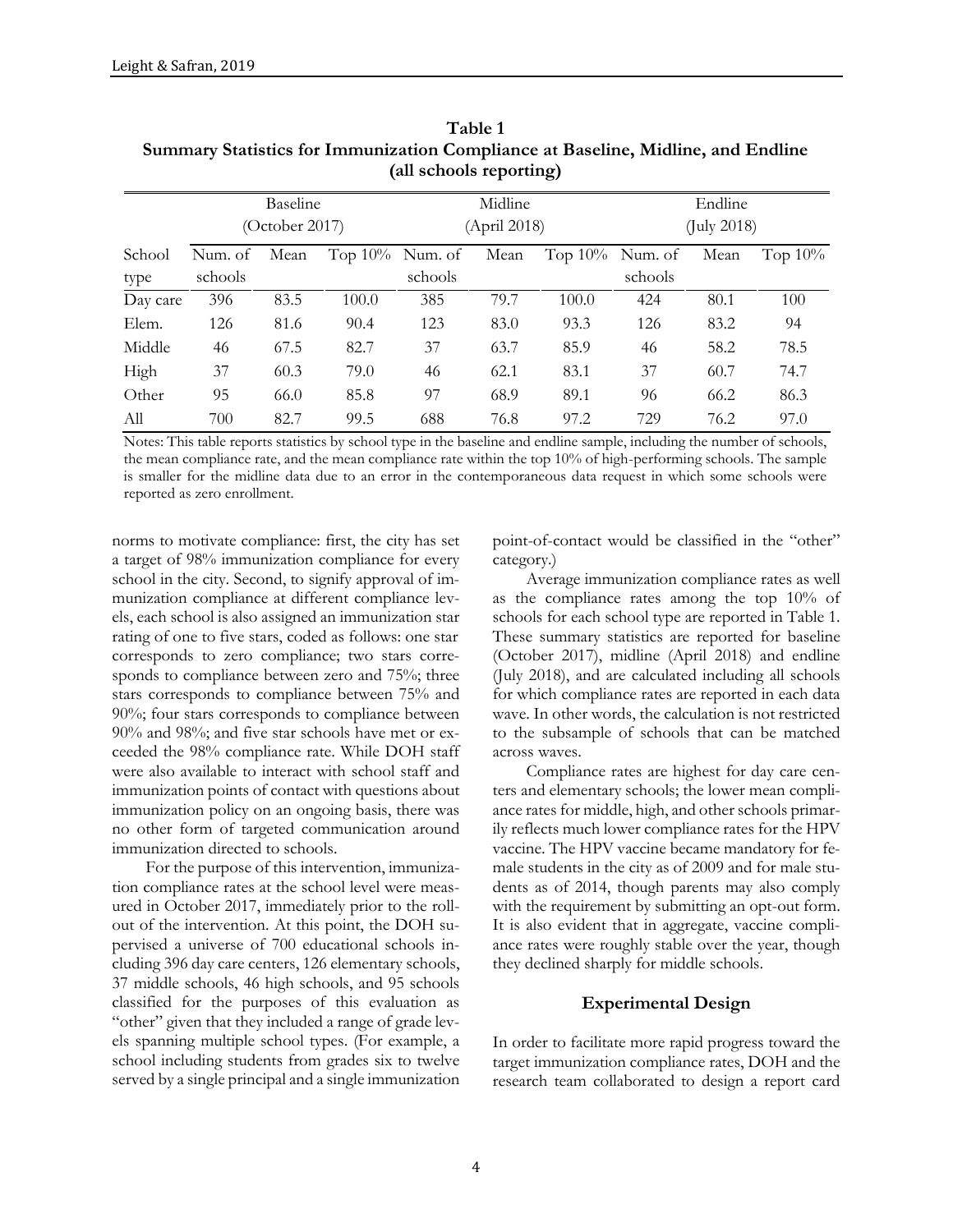utilizing descriptive social norms around immunization compliance rates, an intervention that was randomly rolled out to school leaders in the 2017-28 school year. The report card was designed to address several barriers identified by DOH as important in limiting progress toward school-level immunization goals. First, immunization compliance may not be particularly salient to school leaders given their wide areas of responsibility. Second, school leaders may lack information about their students' current immunization status and appropriate steps to take to increase compliance rates. Third, they may not perceive that immunization compliance is an important objective, or may assume that their school's rates are already satisfactory.

The report card (shown in Appendix A) was designed to target each of these three barriers. The material was directed explicitly to the school leader (principal or day care director). The introduction sought to emphasize that school immunization is an important priority and high compliance rates can facilitate students' attendance and ensure that they are ready to learn. In addition, the report card provided detailed information about school-level compliance rates. The first page reported the average compliance rate for the school in a bar graph format as well as the school's star rating, while the second page reported enrollment rates by vaccine type, highlighted the vaccine type with the lowest compliance rate, and also highlighted the number of students (relative to total enrollment) who were out of compliance. Finally, several concrete action steps were suggested for school leaders. These included ensuring each student had a current health certificate on file, meeting with the school nurse or immunization point-of-contact to review compliance rates, and contacting the DOH Immunization Program as needed.

Perhaps most importantly, the report cards sought to harness descriptive social norms to generate urgency around the goal of increasing vaccine compliance. More specifically, the report card reported both the average compliance rate among all schools in the same category, and the average compliance rate among the top 10% of schools in that category. The objective was to emphasize that high levels of compliance were achievable and encourage underperforming schools to match these higher rates. At the same time, the use of the star rating, in addition to being consistent with the DOH's pre-existing ranking system, served as an injunctive norm to recognize the achievements of current high performers and eliminate any possible "boomerang effect" in

which high performers would exhibit a deterioration of their performance (Schultz, 2007). The report cards were generated in Tableau, enabling the automatic personalization of each report card using school-specific information.

It should be noted that the report card sought to combine multiple cues around social norms, as well as multiple visualizations of those cues, in order to increase the probability that the intervention effectively generated increased compliance. There were three primary cues provided about social norms: the descriptive information about average compliance and average compliance among the top 10%, and the injunctive information conveyed in the star rating. The objective of including multiple cues was to enlarge the set of schools who would perceive some urgency in increasing their compliance rates: those below the average would immediately note the need to improve, while those above the average and below the 90% percentile would still be motivated by the comparison to high performers. The injunctive norm was included to minimize the probability of decreased compliance in high performing schools, as noted above. Each cue was then conveyed both visually and in text form to accommodate individuals with different preferences for the presentation of information; those who found the visual presentation more compelling could focus on the graphics, while readers seeking more information could utilize the text. Clearly there is some risk that the multiple presentations of information could be confusing or overwhelming, rendering the more comprehensive report card less effective. However, stakeholders believed that in this case, the benefits of including multiple informational cues outweighed this risk.

This intervention then relies on school leaders utilizing the information they were provided via the report card—and being newly motivated to utilize this information—in order to take actions to effectively inform parents about required immunizations and encourage them to update immunizations. Parents can ensure their children are up to date with required immunizations and receive up-to-date immunizations when needed. Any shifts in immunization status would be reported by physicians via the immunization information system.

Randomization was conducted by the research team using Stata, and was stratified by school type. 346 schools were randomized into the treatment arm, and 354 into the intervention arm. Balance tests were conducted by regressing baseline enrollment and baseline compliance rates on a dummy for treatment,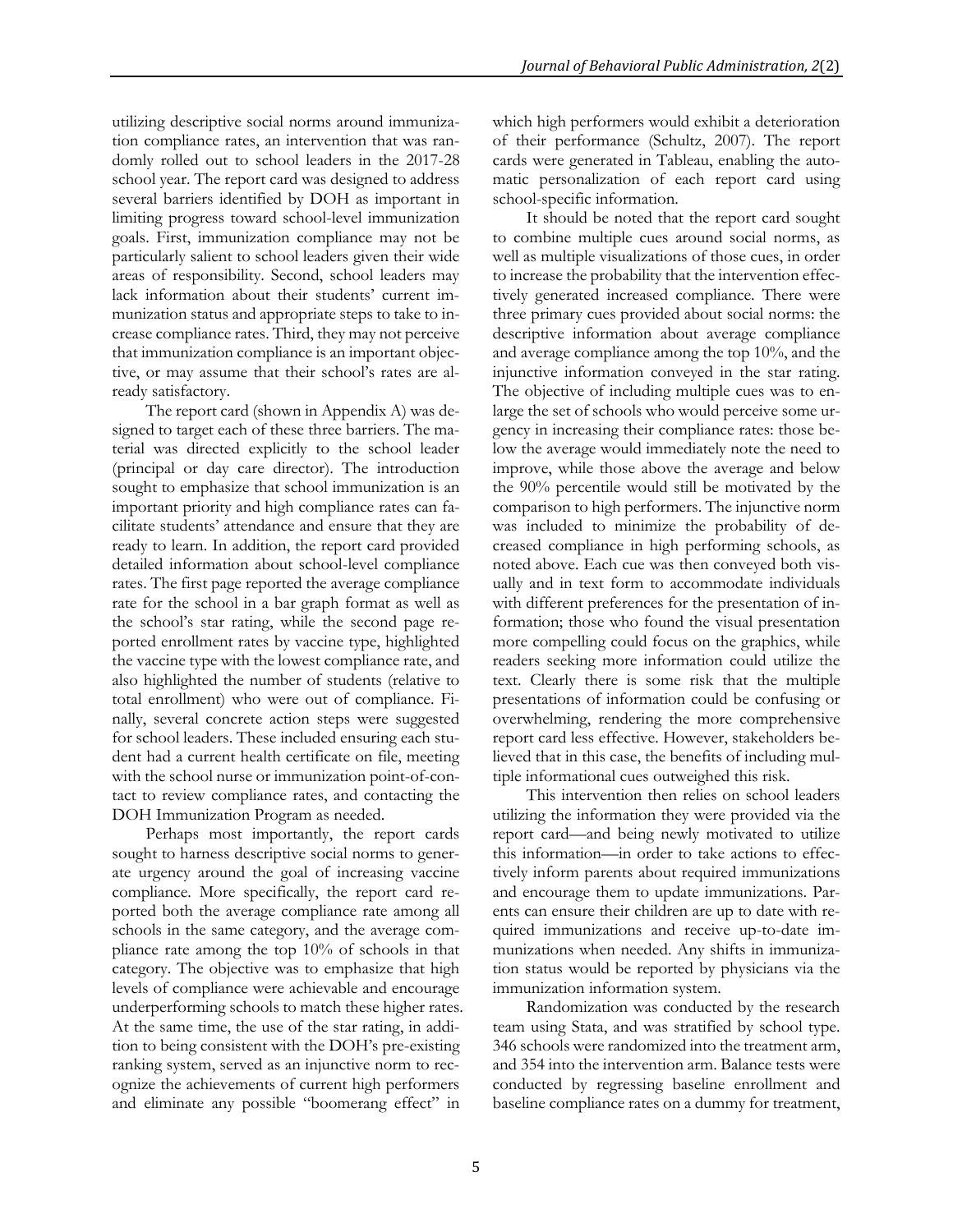conditional on strata fixed effects; the results, reported in Appendix Table B1, suggest that the hypothesis of baseline balance on covariates comparing across treatment and control schools cannot be rejected.

Schools assigned to the intervention arm received the first report card in early November 2017, and the second report card in April 2018. The first report card was timed to reflect immunization compliance rates that were current around the point that school enrollment generally stabilizes for the year (more specifically, compliance rates were measured on October 17, 2017). The second report card was timed to enable schools to conduct further outreach to parents around the period of spring break and during the final months of the school year, using compliance rates measured on April 3, 2018. All schools in both treatment and control groups continued to receive weekly automated updates from IIS directed to the immunization point-of-contact.

#### **Data and Analysis**

The primary outcome variable for this evaluation is immunization compliance rate at the school level; the secondary outcome variable is the HPV compliance rate as observed for middle and high schools. (This rate was identified as a secondary outcome given that HPV compliance rates are observed to be low, and the HPV vaccination requirement is relatively new.) The researchers registered the trial in the American Economic Association trial database (AEARCTR-0002486) and pre-committed to an analysis plan posted online consistent with the Office of Evaluation Sciences Evaluation Policy. All outcome variables of interest are reported at the school level.

Given the experimental design, the regression of interest is simple. The dependent variable Yi for school is regressed on a dummy variable for treatment, and dummy variables for each school type / strata.

#### $Y$ i = βTi +  $\lambda$ i + εi

We will also estimate additional specifications including controls for baseline school characteristics: school size, dummy variables for neighborhood, school type (private, public, parochial, or charter) and schools' initial relative standing in terms of immunization compliance rates. The latter variable is measured as the baseline level of immunization compliance, as well as a dummy variable for schools that are above and below the school type-specific mean comparison level.

While 700 schools were included in the baseline sample employed in randomization, there is some attrition over the year due to changes in operations or school closings; this is overwhelmingly a phenomenon observed for day care centers. Table 2 summarizes observed patterns of attrition; 36 schools from the original sample attrited over the year, 33 of which were day care centers. (The table also notes the number of new schools observed opening over the year; they are excluded from the analysis.) The final sample for analysis thus includes 664 schools that can be matched between the baseline sample in October 2017 and the endline sample observed in July 2018. Within this analysis sample, 33% of schools had two or fewer stars at baseline; 43% were rated three stars, 15% were rated four stars, and 9% were rated five stars.

The primary results are reported in Table 3. Column (1) reports the treatment effect for the full sample of schools, and Columns (3) through (7) report estimated treatment effects for each school type. Column (2) drops the 10% of schools exhibiting the lowest enrollment levels. The 10% of schools reporting low enrollment levels report enrollment of fewer than seven students; 17 are day care centers that may be accurately reporting low enrollment numbers, and 7 are elementary or "other" type schools that are presumably reporting low enrollment with some error. The coefficients of interest are uniformly insignificant, and in some cases negative.

Tables 4 and 5 report the same specifications estimated using additional control variables. All specifications now include dummy variables for school management type (public, private, or charter), as well as zip code fixed effects. Specifications in Table 4 additionally include controls for the baseline compliance rate, while specifications in Table 5 include a dummy variable for whether the school was above or below the school type-specific mean at baseline (i.e., the average compliance rate reflected in the first report card). Again, we observe a consistent pattern of null effects. In separate results not reported for concision, we also examine whether there is any evidence of heterogeneous effects with respect to the baseline star rating, and find there is no evidence of any such heterogeneity.

Another hypothesis that we explore is that the "reputational risk" carried by a low rating on immunization compliance is more significant for schools that are rated poorly along other, academic dimen-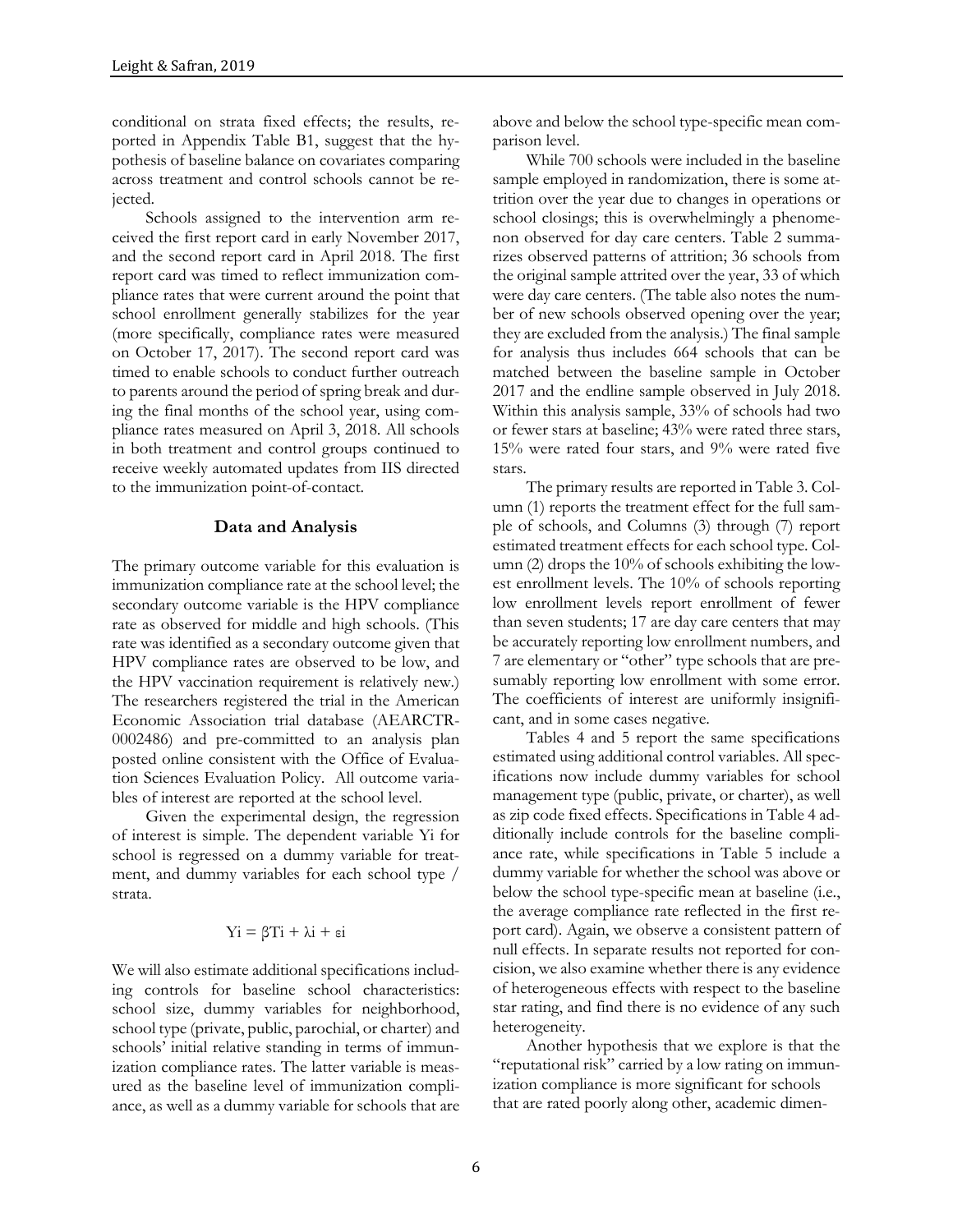| Day care | Elementary | Middle | High | Other | Total |
|----------|------------|--------|------|-------|-------|
| 396      | 126        | 46     | 37   | 95    | 700   |
|          |            |        |      |       |       |
| 363      | 126        | 45     | 36   | 94    | 664   |
|          |            |        |      |       |       |
| 33       |            |        |      |       | 36    |
| 61       | 0          |        |      |       | 65    |
|          |            |        |      |       |       |

**Table 2 Sample and Attrition, by School Type**

Notes: This table reports the number of schools of each type observed in the baseline and endline sample, as well as the number of schools that attrited from the sample and the number of new schools observed.

|                    |             |            | (3)        | $\left( 4\right)$ | '5)         | (6)         |            |
|--------------------|-------------|------------|------------|-------------------|-------------|-------------|------------|
|                    | Full sample | Restricted | Day care   | Elemen-           | Middle      | High        | Other      |
|                    |             | enrollment |            | tary              |             |             |            |
| Report card        | 0.271       | $-0.244$   | 1.453      | $-0.414$          | $-4.374$    | $-4.013$    | 0.45       |
|                    | (1.307)     | (1.253)    | (1.805)    | (2.281)           | (4.971)     | (4.245)     | (4.365)    |
| Confidence         | $[-2.295,$  | $[-2.705,$ | $[-2.097,$ | $[-4.929,$        | $[-14.467,$ | $[-12.569,$ | $[-8.219,$ |
| intervals          | 2.836       | 2.217      | 5.003]     | 4.100]            | 5.719]      | 4.543]      | 9.118]     |
| Mean<br>compliance | 76.234      | 76.643     | 80.145     | 83.194            | 58.154      | 60.661      | 66.186     |
| N                  | 664         | 629        | 363        | 126               | 36          | 45          | 94         |

### **Table 3 Primary Results**

Notes: The specification of interest regresses immunization compliance rates at the school level on a dummy for the report card treatment, conditional on school type fixed effects. The sample is as reported for each column; the restricted enrollment sample includes only schools reporting enrollment above 10% at baseline. Standard errors are reported in parentheses.

\*\*\*  $p<0.001$ , \*\*  $p<0.01$ , \*  $p<0.05$ 

sions. Schools in this city are rated by the state on a system of one to five stars capturing their overall academic performance, and this data is available for public and charter schools; a parallel rating is not available for day cares, or for private schools. We can re-estimate treatment effects including a control variable for academic star rating for the subsample of public and charter schools; these results are reported in Table B2 in the Appendix, and again show a null effect of the treatment.

Table 6 reports treatment effects for the HPV vaccine compliance rate for the subsample of middle and high schools. Again, there is no evidence of significant effects for the HPV compliance rates.

Finally, Tables B3 and B4 in the appendix report robustness checks in which we evaluate if the treatment stimulated any differential shifts in reported enrollment, or in attrition from the sample. In particular, one possible response for schools receiving a report card would be to ensure that their enrollment rosters are appropriately updated, to avoid compliance rates that are artificially low due to students no longer enrolled in the same school. Similarly, day care centers that are in fact no longer open may update their enrollment rosters (to reflect zero enrollment) upon receiving a report card that erroneously reports positive enrollment.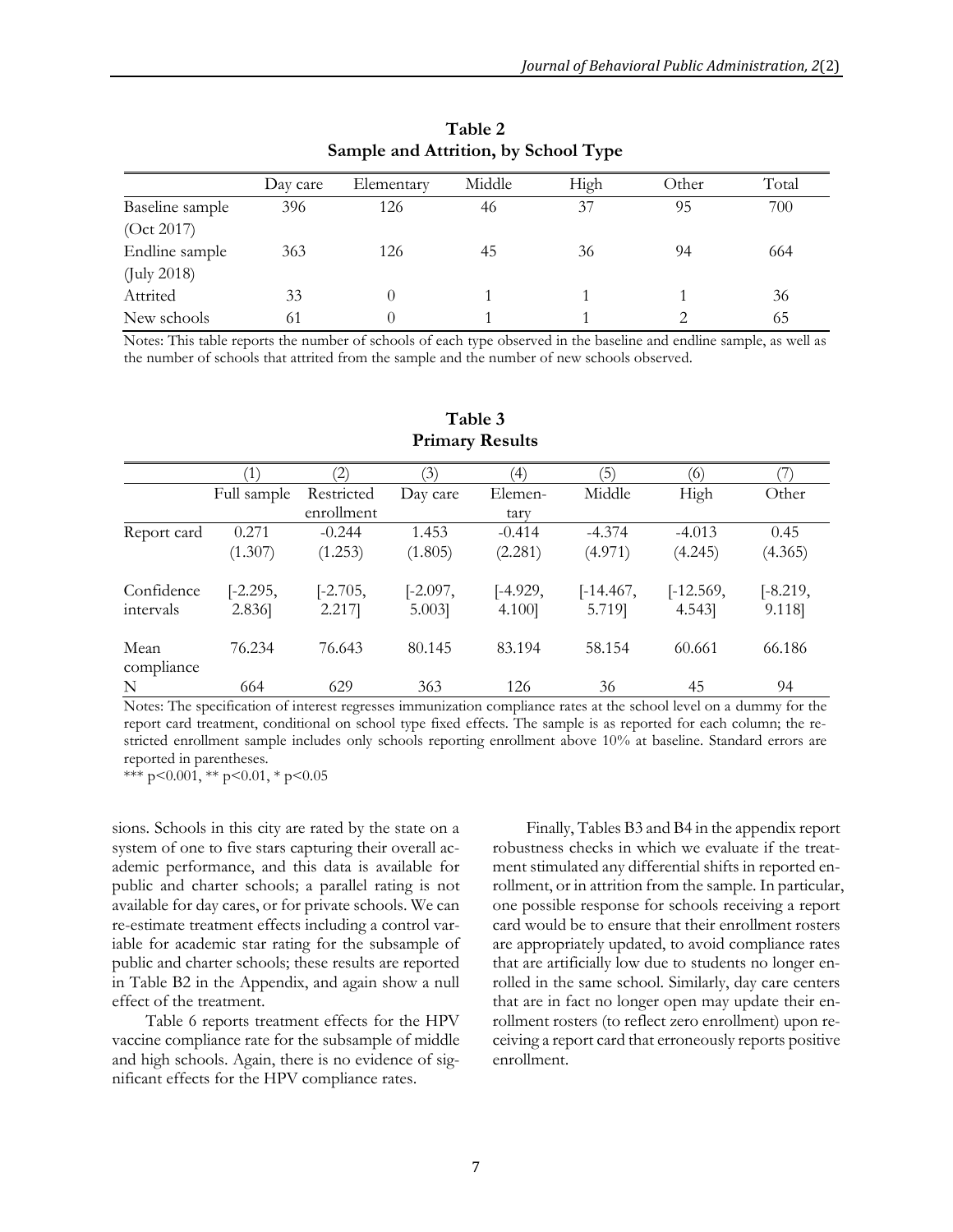We observe that while there is no significant effect on reported enrollment on average, there is a significantly higher rate of attrition observed among day care centers in the treatment arm; in fact, the attrition rate more than doubles, from 5% to nearly 12%. Receipt of the report cards does appear to encourage day care directors and some other school leaders to update relevant administrative information in cases

in which they are in fact no longer open. (Approximately half of the attrited day care centers had enrollment of less than 12 students reported at baseline in October, suggesting it is plausible that they were already in the process of closing their doors, and/or were erroneously reporting non-zero enrollment at a point when they had already closed.)

|                    |             | $\left( 2\right)$ | (3)        | $\left( 4\right)$ | (5)         | (6)        |            |
|--------------------|-------------|-------------------|------------|-------------------|-------------|------------|------------|
|                    | Full sample | Restricted        | Day care   | Elemen-           | Middle      | High       | Other      |
|                    |             | enrollment        |            | tary              |             |            |            |
| Report card        | $-0.202$    | $-0.399$          | $-0.313$   | 0.963             | $-6.325$    | $-2.134$   | 1.656      |
|                    | (0.907)     | (0.893)           | (1.441)    | (1.770)           | (5.101)     | (2.176)    | (2.377)    |
| Confidence         | $[-1.983,$  | $[-2.152,$        | $[-3.147,$ | $[-2.540,$        | $[-16.680,$ | $[-6.519,$ | $[-3.065,$ |
| intervals          | 1.579]      | 1.354]            | 2.521      | 4.467]            | $4.031$ ]   | 2.250]     | 6.376]     |
| Mean<br>compliance | 76.234      | 76.643            | 80.145     | 83.194            | 58.154      | 60.661     | 66.186     |
| N                  | 664         | 629               | 363        | 126               | 36          | 45         | 94         |

| Table 4                                                                        |
|--------------------------------------------------------------------------------|
| Primary Results Controlling for Baseline School Characteristics and Compliance |

Notes: The specification of interest regresses immunization compliance rates at the school level on a dummy for the report card treatment, conditional on school type fixed effects, dummies for school management type (public, private, or charter), zip code fixed effects, and a control variable for baseline compliance. The sample is as reported for each column; the restricted enrollment sample includes only schools reporting enrollment above 10% at baseline. Standard errors are reported in parentheses.

\*\*\* p<0.001, \*\* p<0.01, \* p<0.05

|                      | $\left(1\right)$ | 2)         | (3)        | $^{\prime}$ | (5)         | (6)        |            |
|----------------------|------------------|------------|------------|-------------|-------------|------------|------------|
|                      | Full sample      | Restricted | Day care   | Elemen-     | Middle      | High       | Other      |
|                      |                  | enrollment |            | tary        |             |            |            |
| Report card          | $-0.127$         | $-0.358$   | $-0.188$   | 1.066       | $-4.163$    | $-2.643$   | 1.347      |
|                      | (0.909)          | (0.893)    | (1.432)    | (1.81)      | (4.188)     | (2.524)    | (2.396)    |
| Confidence           | $[-1.912,$       | $[-2.111,$ | $[-3.005,$ | $[-2.518,$  | $[-12.665,$ | $[-7.729,$ | $[-3.412,$ |
| intervals            | 1.657            | 1.395]     | 2.629]     | 4.649]      | 4.338]      | $2.444$ ]  | 6.106      |
| Mean com-<br>pliance | 76.234           | 76.643     | 80.145     | 83.194      | 58.154      | 60.661     | 66.186     |
| N                    | 664              | 629        | 363        | 126         | 36          | 45         | 94         |

### **Table 5 Primary Results Controlling for Baseline School Characteristics and Compliance above / below Mean at Baseline**

Notes: The specification of interest regresses immunization compliance rates at the school level on a dummy for the report card treatment, conditional on school type fixed effects, dummies for school management type (public, private or charter), zip code fixed effects, and a control variable for whether the school's compliance rate is above or below the school type-specific mean at baseline. The sample is as reported for each column; the restricted enrollment sample includes only schools reporting enrollment above 10% at baseline. Standard errors are reported in parentheses. \*\*\* p<0.001, \*\* p<0.01, \* p<0.05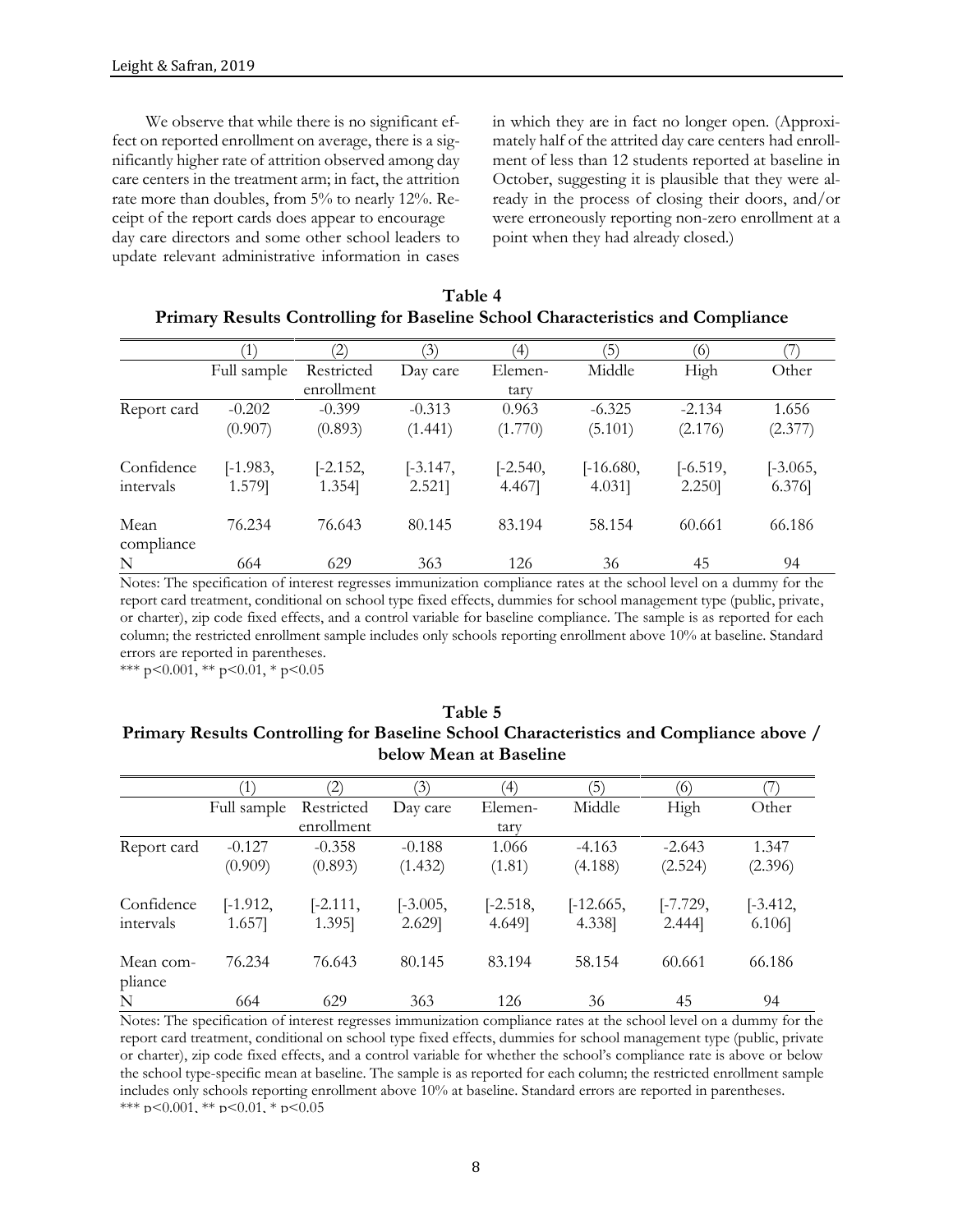|                       | Middle schools     | High schools       |
|-----------------------|--------------------|--------------------|
| Report card treatment | $-6.438$           | $-4.126$           |
|                       | (4.672)            | (4.069)            |
| Confidence intervals  | $[-15.922, 3.046]$ | $[-12.326, 4.074]$ |
| Compliance rate       | 63.139             | 63.591             |
| N                     | 36                 | 45                 |

**Table 6 Secondary Results: HPV Vaccine**

Notes: The specification of interest regresses the immunization compliance rate at the school level for the HPV vaccine on a dummy for the report card treatment, conditional on school type fixed effects. The sample is as reported for each column; standard errors are reported in parentheses.

\*\*\* p<0.001, \*\* p<0.01, \* p<0.05

#### **Discussion and Conclusion**

particular day. Accordingly, it does not seem that the report cards were simply ignored on a large scale.

To briefly summarize the goals of the report card intervention, the objective was to address three postulated barriers that could negatively affect school vaccine compliance: limited salience of immunization goals, limited information, and the perception that immunization compliance is not an important goal, or not relevant for a particular school. The report cards sought to encourage enhanced immunization compliance by deploying both descriptive and injunctive social norms.

The absence of any significant effect of the report cards provided on immunization compliance outcomes suggests that the intervention did not effectively address the hypothesized barriers. One potential explanation for the null effect is that the salience of the report cards to school leaders was low, particularly since this was a new intervention; they may have regarded the communication as of limited importance or irrelevant to their role. In this case, the intervention may have failed to effectively address the barriers of limited salience and limited information.

As noted above, however, there is some evidence that day care directors are at least partially responsive, in that those who receive the report cards seem more likely to report a closure of the day care. In addition, anecdotal evidence from the DOH suggests that some school leaders and school nurses responded to the receipt of report cards by following up with DOH staff; their objective was generally to receive more information about the data or note that their current compliance rates were not identical to those included in the report card, since the report card reflected a snapshot of compliance rates on a

Alternatively, it may be that the key barrier to enhanced immunization was the third barrier identified here – the perception that immunization compliance is not an important goal for school leaders – and the intervention failed to shift this perception. It is important to note that school leaders face essentially no incentives to enhance compliance rates, and are much more likely to be evaluated along other metrics, both by their own superiors and by parents. Particularly in schools with a school nurse, the school leaders may view the primary party responsible for compliance to be the nurse. While the report cards were designed to generate a sense of internal pressure based on social norms, this may not suffice given that the information in the report cards is not public, while a host of other measures of school leader performance are both public and highly salient. As previously noted, existing literature generally concludes that incentives and sanctions are an essential prerequisite for generating enhanced program outcomes, rather than report cards alone (Hanushek & Raymond, 2004); the absence of any incentives in this case may have rendered the report cards of limited effectiveness.

Finally, it is also useful to highlight that our intervention did not in any way target another potentially important barrier: school leaders' limited ability to influence immunization compliance. In practice, even motivated school leaders may not be able to significantly shift families' immunization behavior; while they can review detailed registry information and communicate with parents, they are not empowered to penalize parents or students who are not in compliance. Accordingly, the school leader may not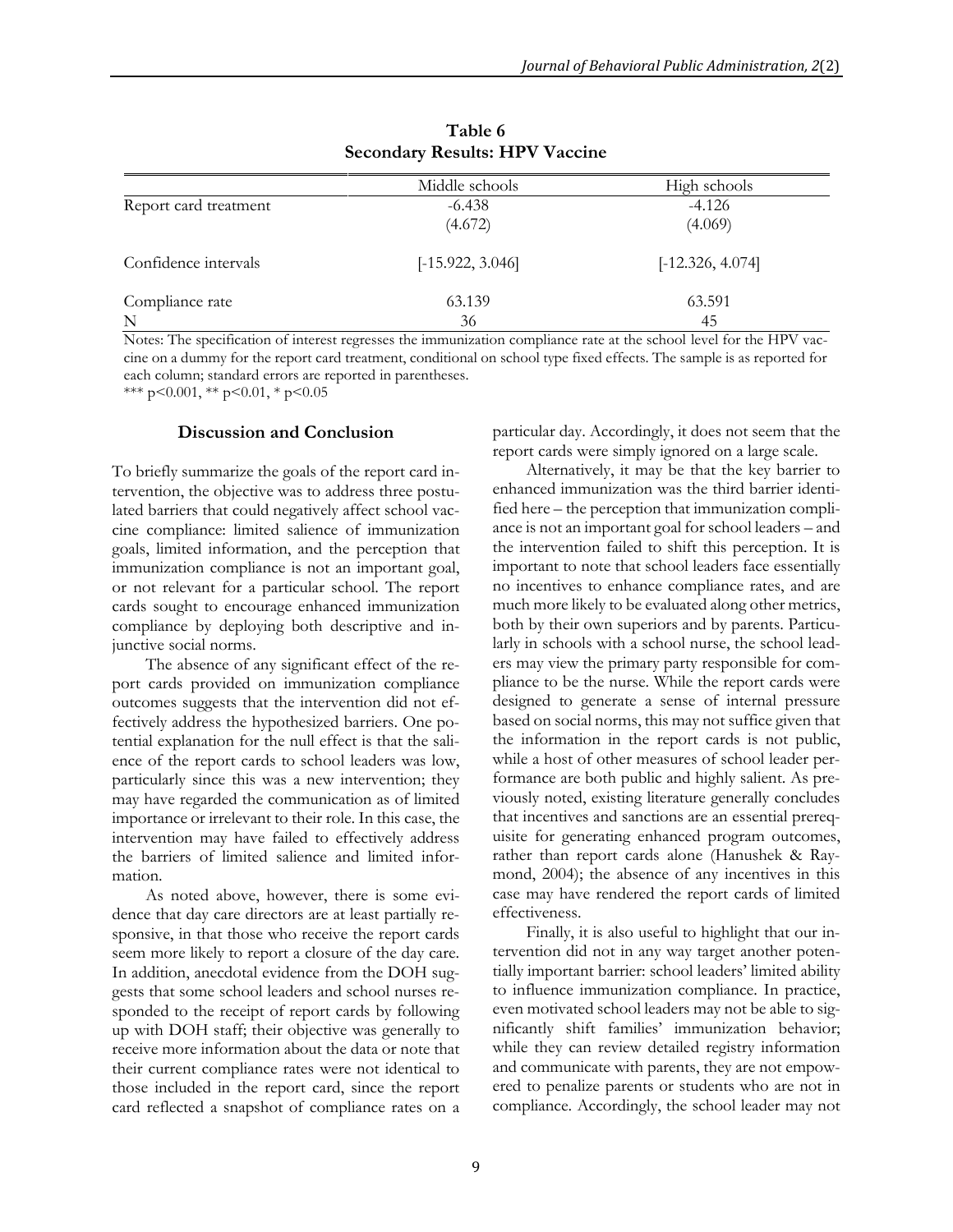be able to identify or access any levers that directly alter parents' immunization choices. In this case, the intervention may have been successful in stimulating additional commitment to immunization compliance on the part of school leaders, without generating a measurable increase in compliance in the data. Unfortunately, the research design did not allow us to directly measure school leader effort.

A related point here is that the timeline for detecting effects on immunization compliance is relatively short. DOH hypothesized that the reasonable horizon for detecting an effect of the intervention was within the same academic year; enrollment shifts substantially from year to year, and thus in the new year school leaders would have to re-focus on immunization compliance for a new set of students, and thus presumably would no longer be responding to information previously shared about last year's enrollment. Given the time required to assemble and distribute the initial report cards in November, this allowed for a window of about 6-7 months for school leaders to respond to the first report card and generate a detectable effect on immunization compliance; the window for the second report card was much shorter, only about 2-3 months. Given that immunization compliance shifts over time, however, it is plausible to hypothesize that the response window to an intervention such as report cards is in fact relatively short, and that school leaders are unlikely to respond to (now outdated) information beyond the period for which data was available in this analysis.

From a broader policy perspective, this evaluation illustrates how state immunization information systems can provide school-level data on immunization rates to school leaders as well as comparative immunization rates across a set of peer schools. In addition, the evaluation demonstrates the feasibility of automating the creation of personalized report cards at the school level, even for non-traditional (i.e., not strictly academic) metrics.

This project also provides insights about the potential of targeted communications using social norms as a strategy for health policymakers. The evidence presented here suggests that while report cards utilizing cues around social norms of immunization may be a valuable part of an overall strategy to increase immunization compliance rates or compliance with other school health goals, this strategy may not suffice in an environment where school officials face explicit incentives along many other dimensions of performance. Ultimately, the motivational effects of social comparisons may be muted in

a context in which key stakeholders receive a diverse array of feedback regarding a range of educational and health goals. Regardless, schools may constitute a valuable entry point for communications with parents, including parents who have a wide range of attitudes toward vaccines and different patterns of interaction with the health system. Collaborating with school systems to share health information and health communications around vaccines may be a useful tool for policymakers.

#### **Acknowledgment**

The authors wish to thank the immunization program office at the department of health, in particular for implementing the Tableau design using data from the immunization information system and overall data navigation, for expertise on immunization policy and communicating with immunization points of contact at schools, and for initial design ideas and comments on the draft paper. We also wish to thank Amira Choueiki Boland and Aaron Eisenbarth from the U.S. General Services Administration for report card design overall and in Tableau, respectively, as well as seminar participants from the Office of Evaluation Sciences in the U.S. General Services Administration.

#### **Notes**

1. The Oregon School and District Report Cards, administered by the state's Department of Education, include school profile information about immunization rates (https://www.oregon.gov/ode/schools-anddistricts/reportcards/reportcards/Pages/Report-Card-How-to-Read.aspx). The Washington State Department of Health provides annual School Immunization Reports (https://www.doh.wa.gov/DataandStatisticalReports/HealthBehaviors/Immunization/SchoolReports), which some school districts have adapted into Report Cards (https://www.ohsd.net/cms/lib09/WA019194 52/Centricity/Domain/15/3566\_Olympic%20View%20Elem.pdf). The Michigan Department of Health & Human Services makes a County Immunization Report Card available by county, each quarter (https://www.michigan.gov/mdhhs/0,5885,7- 339-73971\_4911\_4914\_68361-321114- -,00.html). All retrieved on August 19, 2018.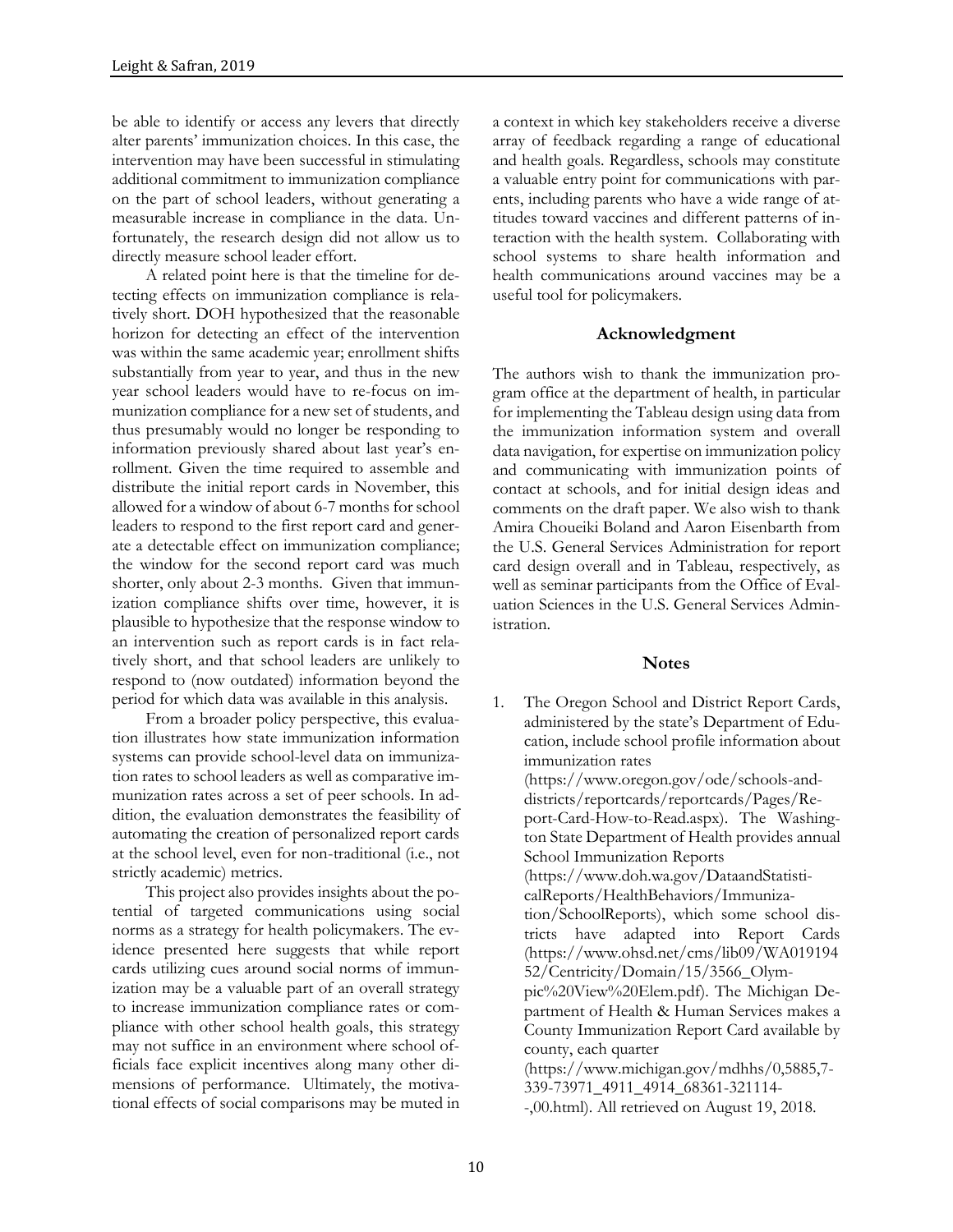#### **References**

- Alcott, H. (2011). Social norms and energy conservation. *Journal of Public Economics 95* (9-10), 1082-1095.
- Ayres, I., Raseman, S., Shih, A. (2013). Evidence from two large field experiments that peer comparison feedback can reduce residential energy usage. *Journal of Law, Economics and Organization 29* (5), 992-1022.
- Brunson, E. (2013). How parents make decisions about their children's vaccinations. *Vaccine* 31 (46), 5466- 5470.
- Carnoy, M., & Loeb, S. (2002). Does external accountability affect student outcomes? A cross-state analysis. *Educational Evaluation and Policy Analysis*, *24*(4), 305- 331.
- Cialdini, R. (2007). Descriptive social norms as underappreciated sources of social control. *Psychometrika 72*  (262), 263-238.
- Center for Disease Control and Prevention. 2018a. ChildVaxView.
- [https://www.cdc.gov/vaccines/imz-managers/cover](https://www.cdc.gov/vaccines/imz-managers/coverage/childvaxview/data-reports/index.html)[age/childvaxview/data-reports/index.html.](https://www.cdc.gov/vaccines/imz-managers/coverage/childvaxview/data-reports/index.html)  Retrieved on August 12, 2018.
- Center for Disease Control and Prevention. 2018b. SchoolVaxView.

[https://www.cdc.gov/vaccines/imz-managers/cover](https://www.cdc.gov/vaccines/imz-managers/coverage/schoolvaxview/index.html)[age/schoolvaxview/index.html.](https://www.cdc.gov/vaccines/imz-managers/coverage/schoolvaxview/index.html) Retrieved on August 12, 2018.

- Clotfelter, C. T., Ladd, H. F., Vigdor, J. L., & Diaz, R. A. (2004). Do school accountability systems make it more difficult for low‐performing schools to attract and retain high‐quality teachers? *Journal of Policy Analysis and Management*, *23*(2), 251-271.
- Daley, M., Crane, A., Chandramouli, V., Beaty, B., Barrow, L., Allred, N., Berman, S., & Kempe, A. (2006). Influenza among healthy young children: Changes in parental attitudes and predictors of immunization during the 2003 to 2004 influenza season. *Pediatrics*  117 (2): e268.
- Deming, D. J., Cohodes, S., Jennings, J., & Jencks, C. (2016). School accountability, postsecondary attainment, and earnings. *Review of Economics and Statistics*, *98*(5), 848-862.
- Figlio, D. N., & Kenny, L. W. (2009). Public sector performance measurement and stakeholder support. *Journal of Public Economics*, *93*(9-10), 1069-1077.
- Findley, S.E., Irigoyen, M., See, D., Sanchez, M., Chen, S., Sternfels, P., and Caesar, A. (2003). Community-provider partnerships to reduce immunization disparities: Field report from northern Manhattan. *American Journal of Public Health 93* (7), 1041-1044.
- Gargano, L., Herbert, N., Painter, J., Sales, J., Morfaw, C., Rask, K., Murray, D., DiClimente, R., & Hughes, J. (2013). Impact of a physician recommendation and parental immunization attitudes on receipt or intention to receive adolescent vaccines. *Human Vaccines & Immunotherapeutics* 9 (12), 2627-2633.
- Gerber, A., Rogers, T. (2009). Descriptive social norms and motivation to vote: Everybody's voting and so should you. *Journal of Politics 71* (1): 178-191.
- Gust, D., Strine, T., Maurice, E., Smith, P., Yusuf, H., Wilkinson, M., Batta, M., Wright, R., & Schwartz, B. (2004). "Underimmunization among children: Effects of vaccine safety concerns on immunization status." *Pediatrics* 114 (1): e16-e22.
- Hanushek, E. A., & Raymond, M. E. (2004). The effect of school accountability systems on the level and distribution of student achievement. *Journal of the European Economic Association*, 2(2-3), 406-415.
- Kiefe, C.I., Allison, J.J., Williams, O.D., Person, S.D., Weaver, M.T., & Weissman, N.W. (2001). Improving quality improvement using achievable benchmarks for physician feedback: A randomized controlled trial. *JAMA 285* (22), 2871-2879.
- Ladd, H. F., & Zelli, A. (2002). School-based accountability in North Carolina: The responses of school principals. *Educational Administration Quarterly*, *38*(4), 494- 529.
- Lewis, M., Neighbors, C. (2006). Social norms approaches using descriptive drinking norms education: A review of the research on personalized normative feedback. *Journal of American College Health 54* (4), 213-218.
- McClure, C., Cataldi, J. & O'Leary, S. (2017). Vaccine hesitancy: Where we are and where we are going. *Clinical Therapeutics* 39 (8), 1550-1562.
- Office of Evaluation Sciences. 2018. "OES Evaluation Policy." *U.S. General Services Administration.* [https://oes.gsa.gov/assets/files/evaluationpol](https://oes.gsa.gov/assets/files/evaluationpolicy.pdf)[icy.pdf.](https://oes.gsa.gov/assets/files/evaluationpolicy.pdf) Retrieved on August 22, 2018.
- Omer, S. B., Salmon, D. A., Orenstein, W. A., Dehart, M. P., & Halsey, N. (2009). Vaccine refusal, mandatory immunization, and the risks of vaccine-preventable diseases. *New England Journal of Medicine*, *360*(19), 1981-1988.
- Oraby T., Thampi, V., & Bauch, C. (2014). The influence of social norms on the dynamics of vaccinating behavior for pediatric infectious diseases. Proceedings of the Royal Society B
- Reagan-Steiner, S., Yankey D., Jeyarajah J., Elam-Evans L., Singleton J., Curtis C.R., MacNeil, J., Markowitz, L., Stokley, S. 2015. National, regional, state, and selected local area vaccination coverage among adolescents aged 13–17 years — United States, 2014. *Morbidity and Mortality Weekly Report 64* (29), 784-792.
- Schultz, W., Nolan, J., Cialdini, R., Goldstein, N., Griskevicius, V. 2007. The constructive, destructive, and reconstructive power of social norms. *Psychological Science* (18), 429–434.
- Sharts-Hopko, N. (2009). Issues in pediatric immunization. *American Journal of Maternal / Child Nursing 34* (2), 80- 88.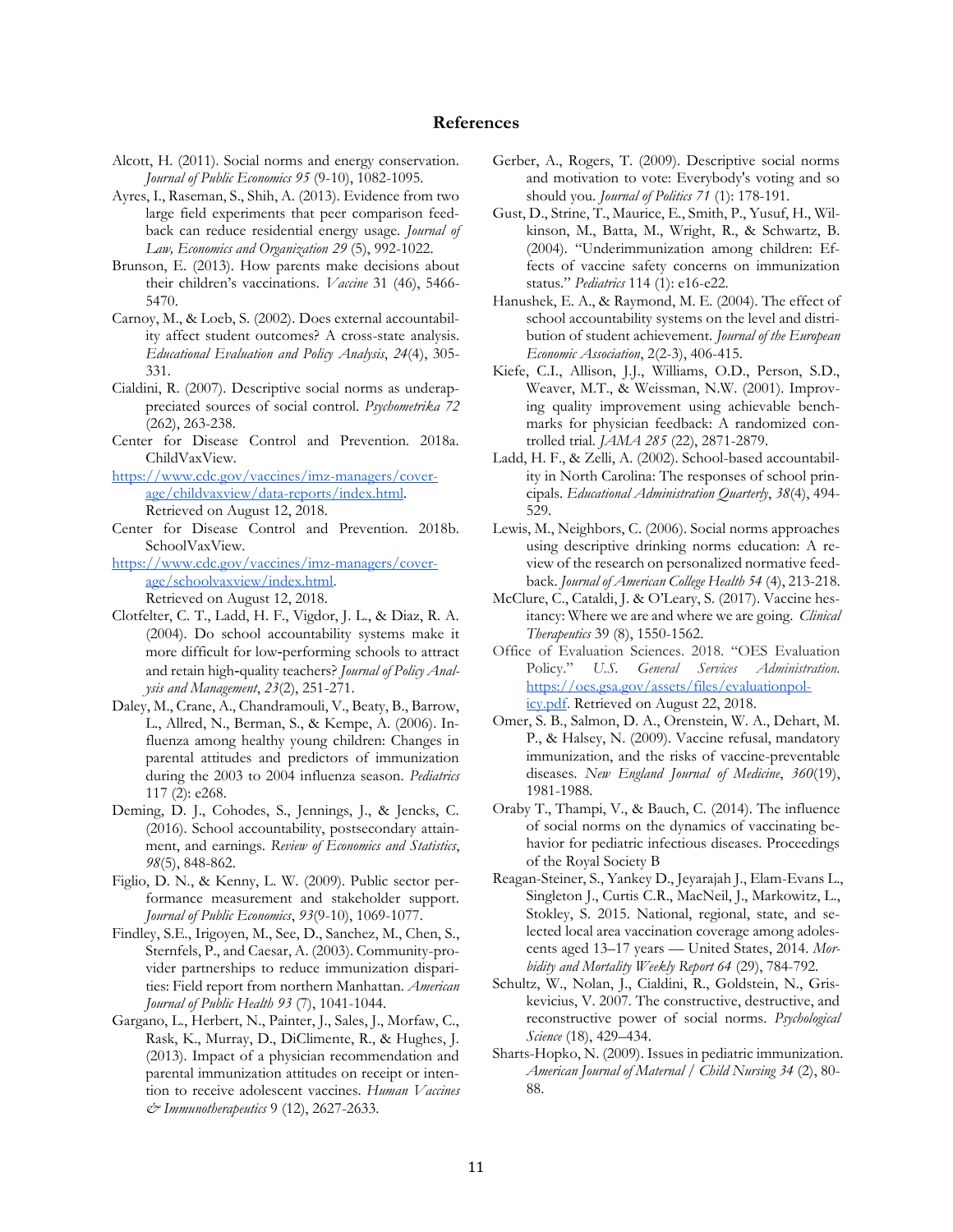Sturm, L. A., Mays, R. M., & Zimet, G.D. (2005). Parental beliefs and decision making about child and adolescent immunization: from polio to sexually transmitted infections. *Journal of Developmental and Behavioral Pediatrics,* 26(6):441-452

Wang, E., Clymer, J., Davis-Hayes, C., & Buttenheim, A. (2014). Nonmedical exemptions from school immunization requirements: a systematic review. *American Journal of Public Health*, 104(11), e62-e84.

### **Appendix**

### <span id="page-11-0"></span>**Appendix A. Report Card Example for a Middle School**

#### FRONT

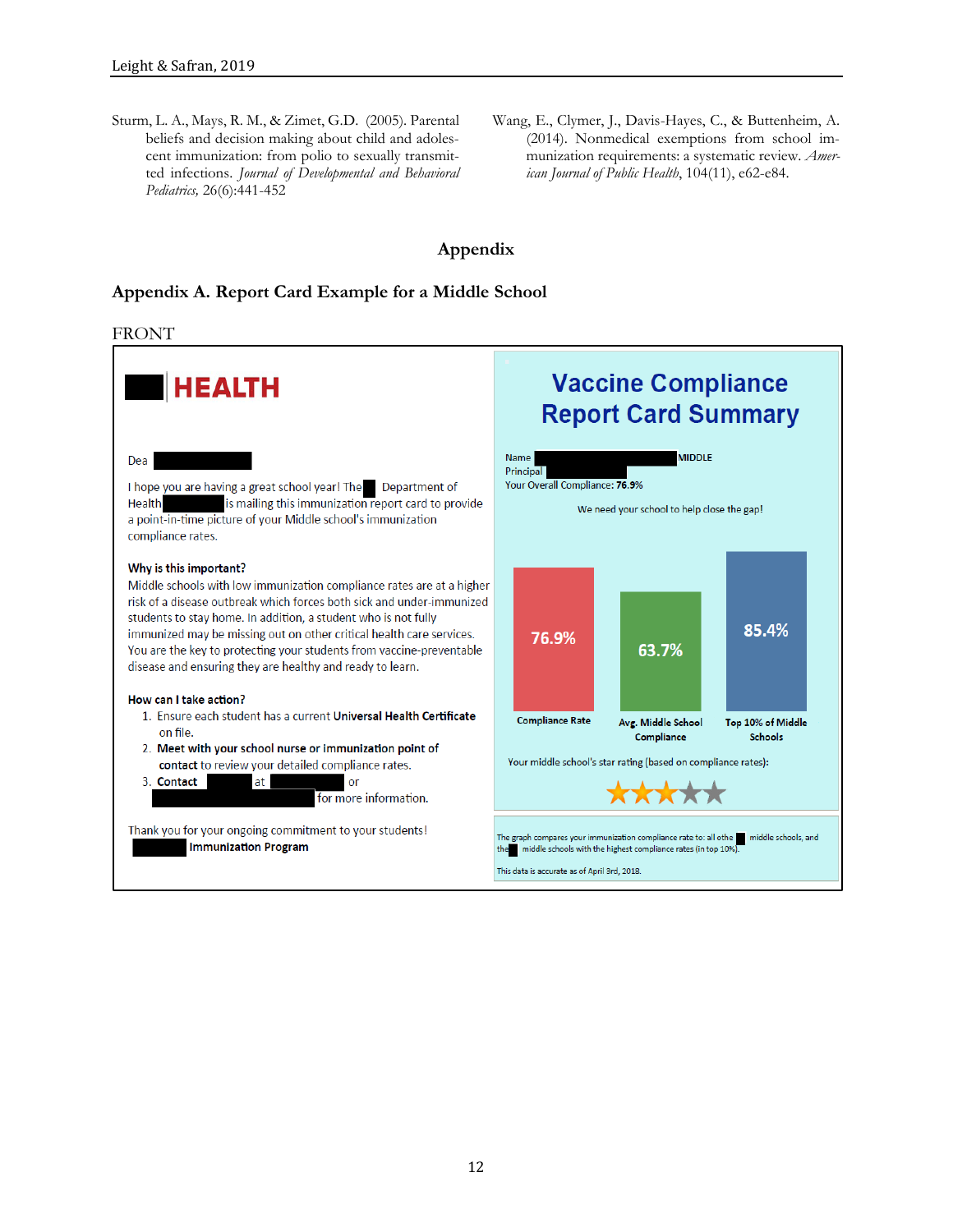## BACK(next page)

| <b>HEALTH</b><br><b>Become a</b>                                                       | <b>Vaccine Compliance Report</b><br><b>MIDDLE</b><br>Name:<br><b>Principal</b><br>Enrollment: 324<br>Number of students out of compliance: 74 |                                                   |                                                    |                        |  |  |  |  |
|----------------------------------------------------------------------------------------|-----------------------------------------------------------------------------------------------------------------------------------------------|---------------------------------------------------|----------------------------------------------------|------------------------|--|--|--|--|
|                                                                                        | Vaccine                                                                                                                                       | <b>Your School's</b><br>Compliance<br>(Oct. 2017) | <b>Your School's</b><br>Compliance<br>(April 2018) | <b>District Target</b> |  |  |  |  |
| middle school!                                                                         | DT                                                                                                                                            | 100.0%                                            | 100.0%                                             | 98%                    |  |  |  |  |
|                                                                                        | <b>DTaP</b>                                                                                                                                   | 100.0%                                            | 100.0%                                             | 98%                    |  |  |  |  |
| Start with your greatest opportunity to move the<br>needle.                            | <b>Hepatitis A</b>                                                                                                                            | 98.5%                                             | 98.4%                                              | 98%                    |  |  |  |  |
|                                                                                        | <b>Hepatitis B</b>                                                                                                                            | 98.8%                                             | 98.8%                                              | 98%                    |  |  |  |  |
| Your least-compliant vaccine:<br><b>Human Papillomavirus</b>                           | <b>Hib</b>                                                                                                                                    | 100.0%                                            | 100.0%                                             | 98%                    |  |  |  |  |
| 80.37%                                                                                 | Hib-MenCY                                                                                                                                     | 100.0%                                            | 100.0%                                             | 98%                    |  |  |  |  |
| Log in to the<br>Immunization                                                          | <b>Human Papillomavirus</b>                                                                                                                   | 87.0%                                             | 80.4%                                              | 98%                    |  |  |  |  |
| for more information<br><b>Information System</b><br>on your compliance rates.         | <b>IPV</b>                                                                                                                                    | 96.3%                                             | 96.6%                                              | 98%                    |  |  |  |  |
|                                                                                        | <b>Measles</b>                                                                                                                                | 100.0%                                            | 100.0%                                             | 98%                    |  |  |  |  |
| can provide the following technical<br>assistance to you in your immunization efforts: | Meningococcal                                                                                                                                 | 99.7%                                             | 98.4%                                              | 98%                    |  |  |  |  |
| · Information on vaccine preventable                                                   | <b>MMR</b>                                                                                                                                    | 98.1%                                             | 98.1%                                              | 98%                    |  |  |  |  |
| diseases and immunization requirements                                                 | <b>Mumps</b>                                                                                                                                  | 100.0%                                            | 100.0%                                             | 98%                    |  |  |  |  |
| • Access to aggregate and student-level<br>immunization data                           | Pneumo Conj 7                                                                                                                                 | 100.0%                                            | 100.0%                                             | 98%                    |  |  |  |  |
| . Best practices and tools for increasing rates                                        | Pneumo Conj 13                                                                                                                                | 100.0%                                            | 100.0%                                             | 98%                    |  |  |  |  |
| Immunization<br><b>Contact the</b>                                                     | Rubella                                                                                                                                       | 100.0%                                            | 100.0%                                             | 98%                    |  |  |  |  |
| Program                                                                                | <b>hT</b>                                                                                                                                     | 99.1%                                             | 99.4%                                              | 98%                    |  |  |  |  |
| at                                                                                     | TdaP                                                                                                                                          | 98.8%                                             | 97.2%                                              | 98%                    |  |  |  |  |
|                                                                                        | Varicella                                                                                                                                     | 98.5%                                             | 98.4%                                              | 98%                    |  |  |  |  |

## **Appendix B. Additional Tables**

## **Appendix Table B1 Baseline Balance Test**

|                      | Baseline enrollment | Baseline compliance rates |
|----------------------|---------------------|---------------------------|
| Report card          | $-5.705$            | .241                      |
|                      | (12.810)            | (1.299)                   |
| Confidence intervals | $[-30.813, 12.298]$ | $[-2.305, 1.247]$         |
| Mean dep. var.       | 166.693             | 78.441                    |
| N                    | 700                 | 700                       |

Notes: The specification of interest regresses total enrollment and immunization compliance rates as observed at baseline at the school level on a dummy for the report card treatment, conditional on school type fixed effects. Standard errors are reported in parentheses.

\*\*\* p<0.001, \*\* p<0.01, \* p<0.05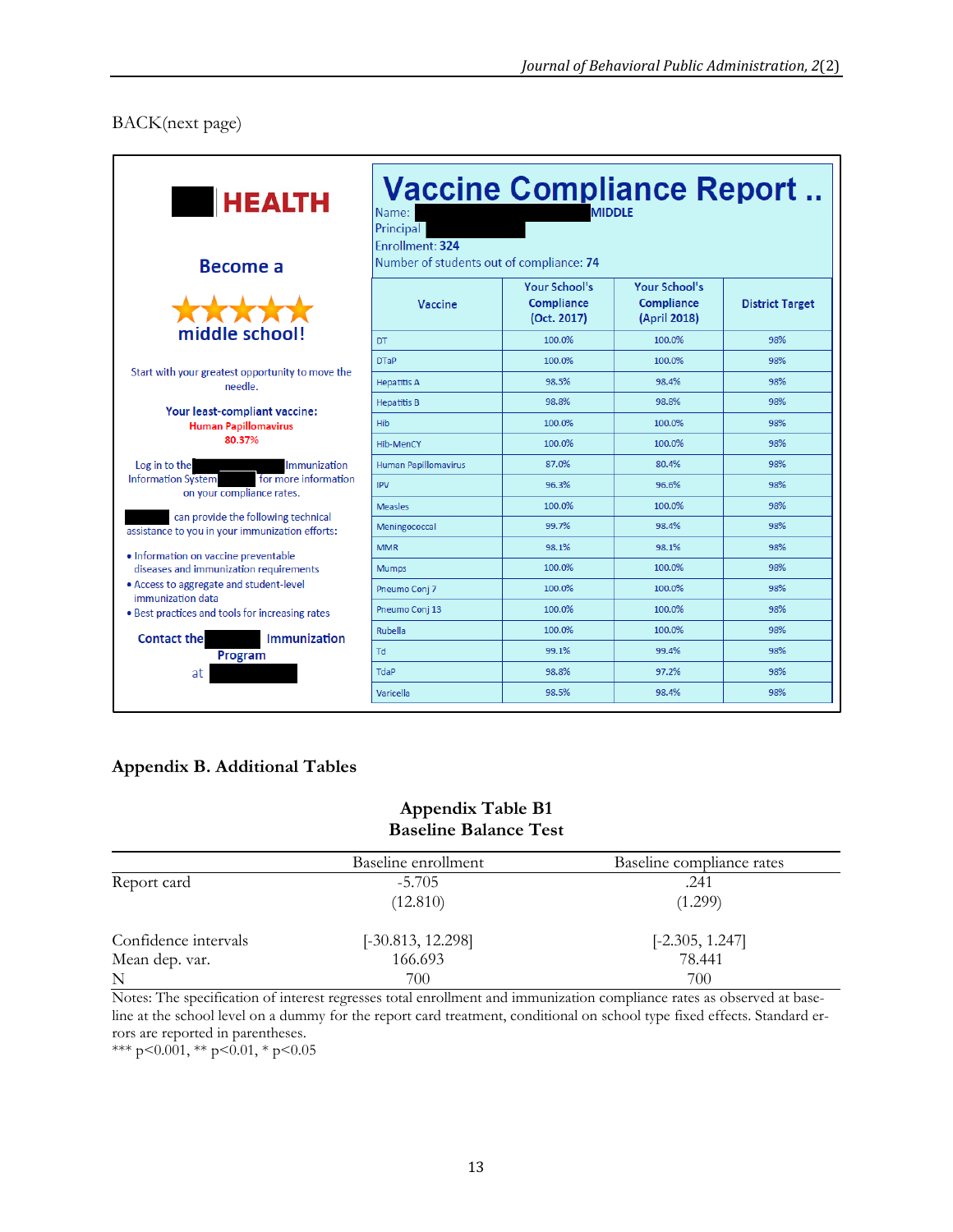|                    |             | $\frac{1}{2}$ |             |            |            |
|--------------------|-------------|---------------|-------------|------------|------------|
|                    | Full sample | Elementary    | Middle      | High       | Other      |
| Report card        | 0.397       | 1.709         | $-5.461$    | $-0.568$   | 4.045      |
|                    | (1.716)     | (2.718)       | (5.011)     | (3.03)     | (2.939)    |
| Confidence in-     | $[-2.989,$  | $[-3.690,$    | $[-15.695,$ | $[-6.766,$ | $[-1.894,$ |
| tervals            | 3.782]      | 7.108]        | 4.773]      | 5.630]     | 9.984]     |
| Mean<br>compliance | 75.210      | 83.208        | 60.789      | 64.151     | 75.341     |
| N                  | 193         | 91            | 31          | 30         | 41         |

## **Appendix Table B2 Treatment Effects Conditional on Academic Star Rating**

Notes: The specification of interest regresses enrollment at the school level on a dummy for the report card treatment, conditional on school type fixed effects and a control for the school's star rating. The sample is as reported for each column, but is restricted to public and charter schools that could be matched to the academic star ratings reported by the city. The sample of 664 schools include 230 public and charter schools above the day care level, of which 37 could not be matched to the academic star ratings, yielding a sample of 193 observations. Standard errors are reported in parentheses. \*\*\* p<0.001, \*\* p<0.01, \* p<0.05

|                         | Full sample            | Restricted             | Day care              | Elemen-                | Middle                   | High                   | Other                   |
|-------------------------|------------------------|------------------------|-----------------------|------------------------|--------------------------|------------------------|-------------------------|
|                         |                        | enrollment             |                       | tary                   |                          |                        |                         |
| Report card             | 2.386                  | $-1.188$               | 4.309                 | 12.044                 | $-27.328$                | 72.022                 | $-39.956$               |
|                         | (12.062)               | (12.466)               | (4.002)               | (29.460)               | (79.271)                 | (94.158)               | (49.676)                |
| Confidence<br>intervals | $[-21.301,$<br>26.074] | $[-25.672,$<br>23.295] | $[-3.562,$<br>12.180] | $[-46.271,$<br>70.358] | $[-188.257,$<br>133.600] | [-117.741,<br>261.784] | $[-138.616,$<br>58.705] |
| Mean<br>enrollment      | 176.988                | 186.580                | 43.848                | 337,000                | 325.306                  | 425.311                | 300.968                 |
| ${\bf N}$               | 664                    | 629                    | 363                   | 126                    | 36                       | 45                     | 94                      |

## **Appendix Table B3 Treatment Effects on Enrollment**

Notes: The specification of interest regresses enrollment at the school level on a dummy for the report card treatment, conditional on school type fixed effects. The sample is as reported for each column; the restricted enrollment sample includes only schools reporting enrollment above 10% at baseline. Standard errors are reported in parentheses. \*\*\* p<0.001, \*\* p<0.01, \* p<0.05